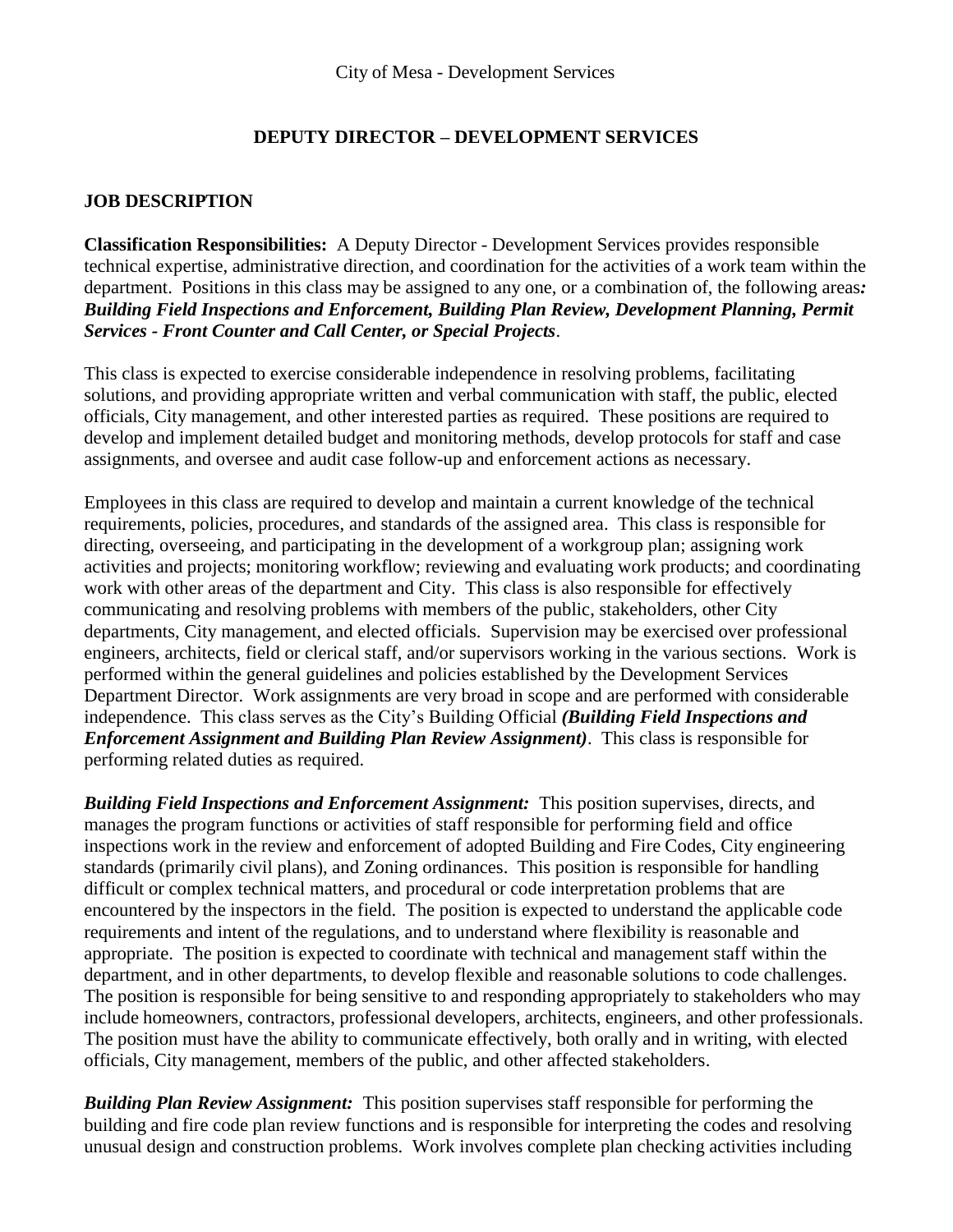Deputy Director – Development Services Page 2

the review of structural calculations and of building, electrical, mechanical, fire, and zoning requirements. In addition, this position advises architects, engineers, contractors, building inspectors, and the general public of code changes, code interpretations, and new methods and materials. This position supervises team leaders through a teamwork group approach and extensive training program plan, monitoring plan review activities and proper techniques of plan review and approval. This position is also responsible for developing procedures and policies for plan review activities and appropriate quality control and audit procedures, and also provides long-term planning, direction, and coordination for these activities in coordination with the rest of the department.

*Development Planning Assignment:* This position is responsible for overseeing the monitoring, tracking, and communication of Development Agreements and acts as liaison to other City departments, outside agencies, and representatives of other municipalities regarding development issues. This position takes a leadership role in coordinating Economic Development projects within the City and with other City departments and agencies; is expected to be able to facilitate flexible and creative solutions to development challenges; and to communicate both orally and in writing with elected officials, City management, other City departments, and affected stakeholders.

*Permit Services - Front Counter and Call Center Assignment:* This position supervises staff responsible for providing customer service and permit issuance functions and call center staffing. The staff's work involves complete permitting and fee collection activities as well as considerable customer service with architects, engineers, contractors, building inspectors, and the general public. The position supervises team leaders through a teamwork group approach and extensive training program plan, monitoring permitting issuance and proper techniques of fee collection. This position is also responsible for developing procedures and policies for permitting activities and appropriate quality control and audit procedures, and provides long-term planning, direction, and coordination for these activities in coordination with the rest of the department.

*Special Projects Assignment:* This position oversees the administration of federal grants, manages consultants, and represents the City on assigned projects involving state and federal agencies and municipalities, where the City is a significant partner in projects requiring full-time commitment through the duration of the project. This position also coordinates with City departments and outside agencies for implementation of city development plans and policies, and is expected to exercise initiative and considerable professional judgement, discretion, and independence of actions under the general supervision of the Development Services Director or the Planning Director in accomplishing assigned projects and objectives. Work assignments are very broad in scope, are performed with considerable independence, and require a high degree of written and oral communication skills and the ability to work effectively with City departments, local and federal agencies, citizen boards, consultants, and the general public. Functional supervision may be exercised over consultants, professional engineers, planners, architects, and field or clerical staff working in various capacities associated with a project.

**Distinguishing Features:** This classification has been designated as a non-classified, non-merit system, at-will position. The Deputy Director – Development Services supervises and coordinates the activities and training of all personnel assigned to their workgroup. This class serves as a technical consultant to employees in solving difficult assignments and advises the development community and general public of code requirements and changes, code interpretations, and code development. Work is performed under the direction of the Development Services Department Director or Planning Director and is reviewed based on results achieved. This class is FLSA exempt-executive.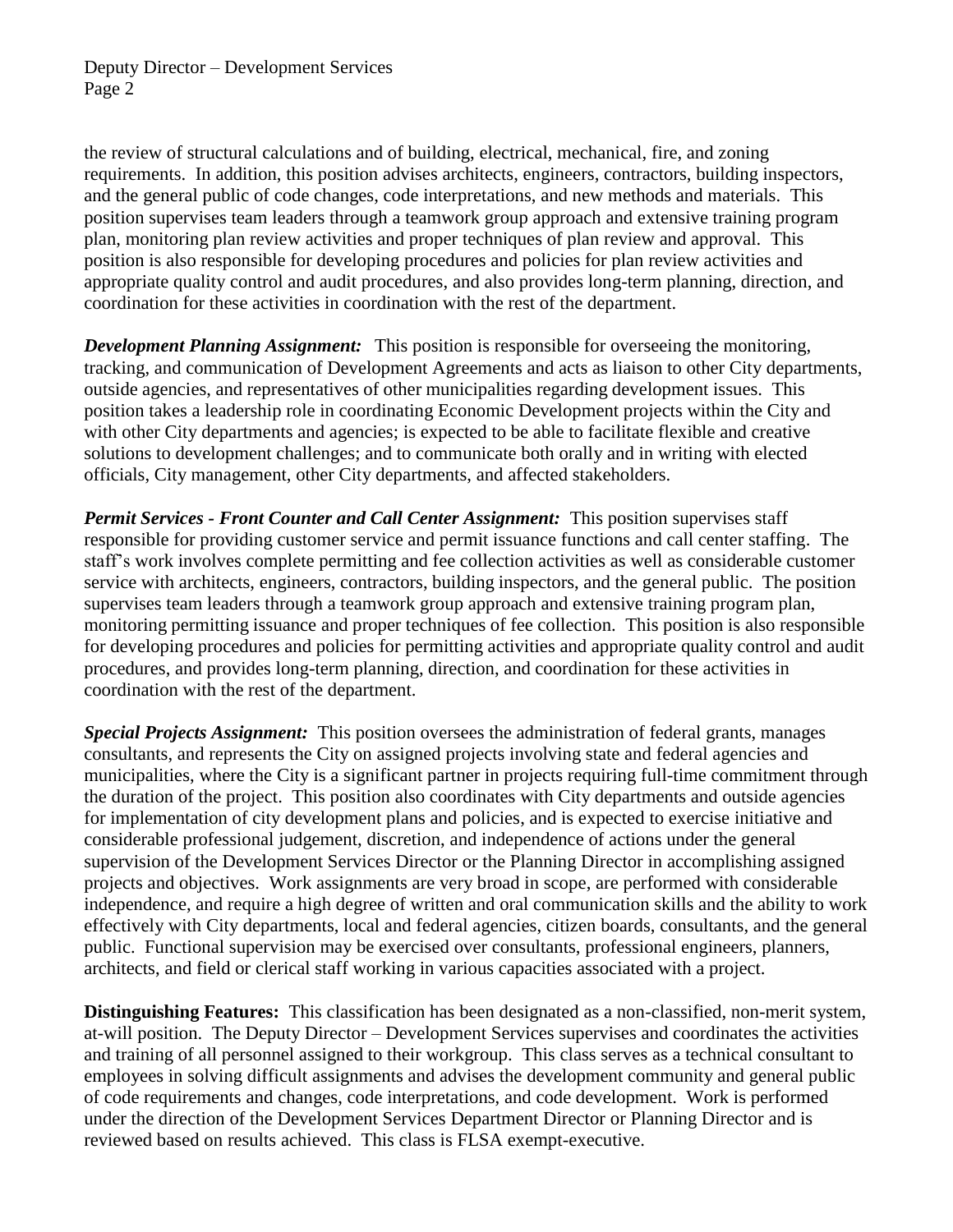# **QUALIFICATIONS**

**[Employee](https://www.mesaaz.gov/Home/ShowDocument?id=14147) Values:** All employees of the City of Mesa are expected to uphold and exhibit the City's shared employee values of Knowledge, Respect, and Integrity.

**Minimum Qualifications Required.** Graduation from an accredited college or university with a Bachelor's Degree, preferably in Architecture, Business Administration, Communications, Construction Management, Engineering, Public Administration, Urban Planning, or a related field. Extensive (5+ years) administrative experience in public and/or private sector development related to the assignment area (performing duties such as researching and analyzing data, making recommendations to management and/or for problem resolution, developing and monitoring budgets, etc.). At least three years of public or private supervisory experience.

**Special Requirements.** Must possess a valid Class D Arizona Driver's License by hire or promotion date. Possession of International Code Council Building Official certificate is required within twelve months of hire *(Building Plan Review Assignment)*.

### **Substance Abuse Testing.** None.

**Preferred/Desirable Qualifications.** Graduation from an accredited college or university with a Master of Science, Master of Arts, or Master of Business/Public Administration is desirable. Possession of an Arizona Board of Technical Registration professional license as an Architect or Professional Engineer is highly desirable. Project management certification is preferred for the *Special Projects Assignment*.

# **ESSENTIAL FUNCTIONS**

**Communication:** Communicates with the general public, other City employees, City departments, vendors, management, contractors, public officials, architects, engineers, and other interested parties to explain the applicable City regulations and policies, and possible modifications. Prepares written documents, Council reports, studies, letters, memos, and special agreements with clearly organized thoughts using proper sentence structure, punctuation, and grammar in order to define and express City objectives, findings, recommendations, procedures, policies, and goals.

**Manual/Physical:** Operates a motor vehicle requiring a standard Class D Arizona Driver's License to visit field sites. Moves construction plans (maximum weight 40 pounds) distances of up to 60 feet to review and file. Operates a variety of standard office equipment including a personal computer (PC), copier, fax machine, telephone, calculator, and, based on job assignment, may require the performance of other essential and marginal functions. Meets scheduling and attendance requirements.

**Mental:** Provides administrative direction to workgroups and management of activities in their assigned areas. Participates as a senior management member in the formulation of department policies, goals, and objectives and updates strategic planning. Supervises and evaluates the work of subordinate personnel for compliance with standard operating procedures and division objectives. Exercises functional supervision over consultants, professional engineers, planners, architects, and field or clerical staff working in various capacities associated with a project *(Special Projects Assignment)*. Comprehends and makes inferences from written material regarding area of assignment. Assists in the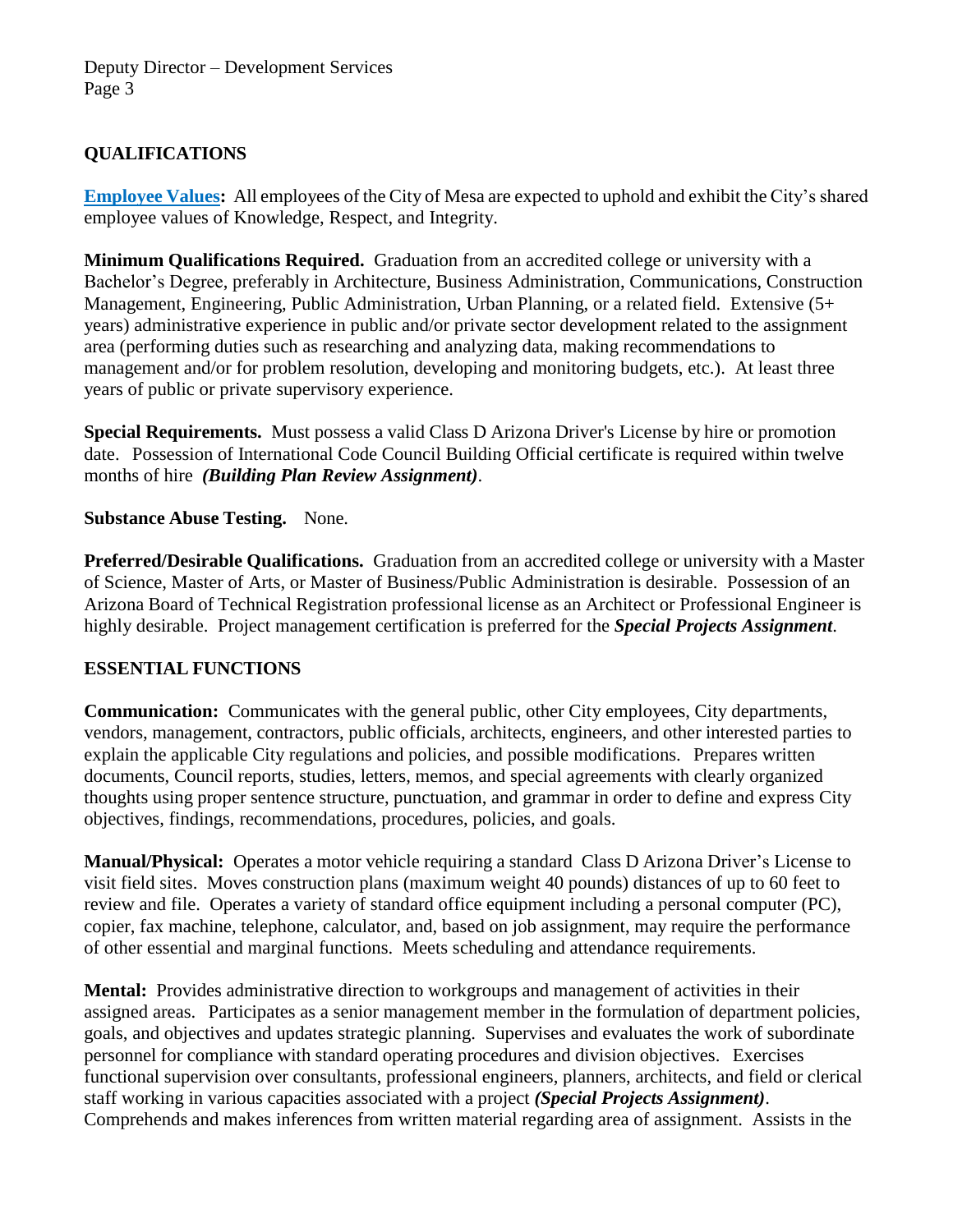Deputy Director – Development Services Page 4

preparation of the department budget by analyzing the personnel and equipment needs of assigned area. Develops and implements detailed budget and monitoring methods, develops protocols for staff and case assignments, and oversees and audits case follow-up and enforcement actions. Coordinates and works with other managers of City services on matters affecting areas of responsibility and Citywide processes. Presents the department's policies and positions in meetings, negotiations, and communications with the public, citizen and industry groups, the City Manager, Mayor and City Council members, the media, and other public forums within assigned areas of authority. Exercises considerable independence in resolving problems and facilitating solutions. Develops and maintains current knowledge of the technical requirements, policies, procedures, and standards of the assigned area.

### **Knowledge and Abilities:**

Knowledge of:

the applicable construction codes and related laws and ordinances as adopted by the City of Mesa; principles and practices of public administration, personnel administration, supervision, continuous quality improvement, customer service, and public meetings and hearings;

the construction, nuisance, environmental, and zoning codes, ordinances, and development requirements as adopted by the City of Mesa including the format, content, and purpose;

subdivision design principles and land-use relationships;

leadership and team styles and skills;

computer software applications (example: word processing, database, spreadsheet, etc.); modern methods and techniques as applied to the design and construction of buildings and site development;

construction or buildings permit issuance policies and procedures;

construction or engineering trade codes and terminology;

the principles and practices of civil engineering, and the methods and techniques used in the design of public water, sanitary sewer, storm sewer, underground utility lines, retention basins, and public street improvements;

building construction materials, methods, building trade codes, and terminology; and site planning and building design concepts.

Ability to:

establish leadership over assigned work group, and direct staff in meeting acceptable service levels to customers;

supervise and evaluate the work of a professional and technical staff;

coordinate and assign work to subordinates such that workload is distributed to maximize quality and quantity of work within the hierarchy of priority;

use graphic instructions such as: blueprints, schematic drawings, layouts, or other visual aids; perform a broad range of supervisory responsibilities over others;

analyze a variety of administrative, operational, and fiscal problems, and make sound recommendations for solutions;

participate in the formulation of the unit operating budget;

resolve work procedure problems and questions presented by subordinate level employees; confer with engineers, developers, architects, attorneys, property owners, consultants, a variety of agencies, and the general public in acquiring information, coordinating division matters, and providing information regarding area of assignment;